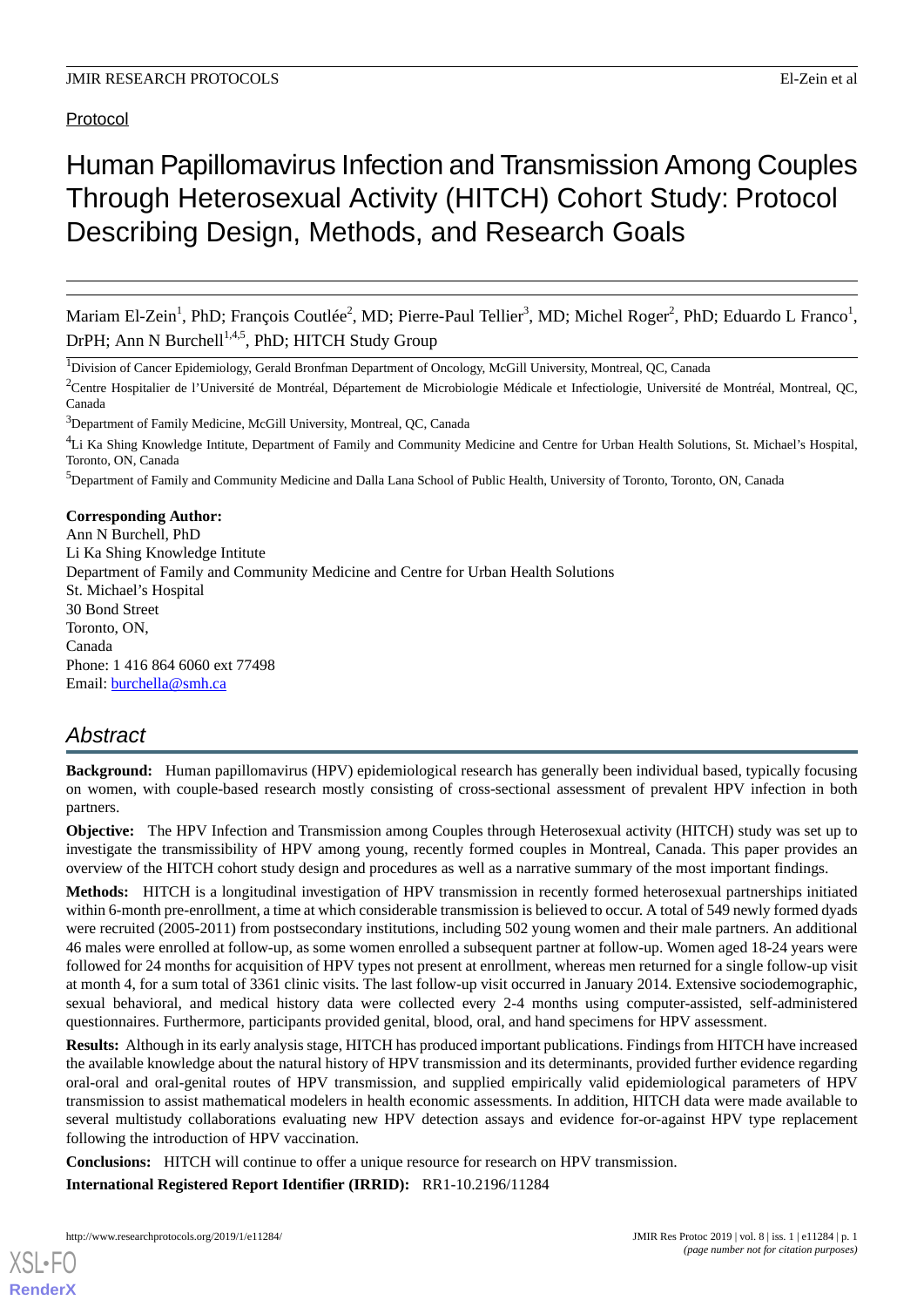#### (JMIR Res Protoc 2019;8(1):e11284) doi: [10.2196/11284](http://dx.doi.org/10.2196/11284)

### **KEYWORDS**

human papillomavirus; HPV transmission; longitudinal study; sex partners; young adults

### *Introduction*

Human papillomavirus (HPV) is the most common sexually transmitted infection and a necessary cause of all cervical cancer cases in the world  $[1,2]$  $[1,2]$  $[1,2]$  $[1,2]$ . Most sexually active persons acquire it over their lifetime [\[3](#page-8-2)]. Although HPV is transmitted between sexual partners, the vast majority of HPV epidemiological research has been individual based and typically focused on women. Far less research has been conducted among men or couples. Couple-based HPV research has mostly consisted of cross-sectional assessment of prevalent HPV infection in both partners [[4](#page-8-3)[,5](#page-8-4)]. Study populations included attendees at sexually transmitted infections clinics [[6\]](#page-8-5), couples being evaluated for infertility [\[7](#page-8-6)], women referred for colposcopy and their partners [[8](#page-8-7)[,9](#page-8-8)], and—within the context of retrospective case-control studies—women with cervical intraepithelial neoplasia or cervical cancer [\[10](#page-8-9)-[12\]](#page-8-10). Because most HPV infections are transient [\[13](#page-8-11)], infections may have cleared in one or both partners by the time couples have been together for years. To study HPV transmission, one would ideally recruit relatively young couples that are newly forming.

Initiated in 2005, the overarching aim of HPV Infection and Transmission among Couples through Heterosexual activity (HITCH) cohort study was to further our understanding of the transmissibility of HPV among recently formed couples to better inform prevention strategies. When it was developed, no other study had specifically targeted newly forming couples, and some had excluded couples of  $\leq$ 6-month duration [\[10](#page-8-9),[11\]](#page-8-12). Research aims were (1) to describe the prevalence and type-specific concordance of HPV infection between young women and men in heterosexual couples; (2) to characterize and quantify risk factors for incident HPV infection among young women and men; (3) to estimate rates of male-to-female and female-to-male HPV transmission; (4) to identify behavioral risk factors and biological determinants of HPV transmission upon exposure; and (5) to characterize HPV infection in the oral tract and fingers, and their agreement with genital infection and partner's infection status.

The HITCH cohort study (referred to hereafter as HITCH) was conducted by a team of researchers at McGill University, led by two of the authors (ELF and ANB), in collaboration with the McGill Student Health Services Clinic, Concordia Health Services Clinic, and Centre Hospitalier de l'Université de Montréal, all located in the province of Québec, Canada. The study was conducted in accordance with the principles and articles stipulated by the Tri-Council Policy Statement Ethical Conduct For Research Involving Humans [\[14](#page-8-13)]. It received ethical approval from institutional review boards at McGill

University, Concordia University, and Université de Montréal. All participating couples provided written informed consent.

### *Methods*

### **Study Population and Recruitment**

The inclusion criteria for women were as follows: those aged 18-24 years, enrolled at a university or junior college in Montreal, intending to remain in Montreal for the next 2 years, currently heterosexually active with a male partner with whom sexual activity was initiated within the previous 6 months, willing to comply with follow-up, having an intact uterus and no history of cervical lesions or cancer, and neither currently pregnant nor planning to become pregnant in the next 24 months. Men were eligible to participate if they were aged ≥18 years and willing to comply with follow-up.

Recruitment was achieved through printed promotional materials and electronic advertisements on campuses and venues frequented by students. Interested couples were invited to visit the study website and contact study nurses.

### **Study Design and Procedures**

Couples were recruited for assessment of sexual histories and HPV testing [\(Figure 1](#page-2-0)). Women were followed for 24 months for acquisition of HPV types not present at enrollment. Added in October 2006, men returned for a single follow-up visit at month 4. The last follow-up visit occurred in January 2014.

Men and women self-completed separate Web-based questionnaires. Women attended a clinic visit at enrollment and 5 other follow-up visits, whereas men only attended a clinic visit at enrollment and at 4 months.

Extensive efforts were made to prevent attrition, including prescheduled appointments, timely electronic reminders between administered questionnaires, in-person motivation by the research nurse at each visit, and monetary compensation (Can \$50 per visit and Can \$10 per questionnaire completed by a woman between visits). Reflecting in part the mobile nature of student populations, female attrition rates were 43.0% (216/502) by month 24; 48 women attended 1 visit (baseline) only, 38 attended 2, 38 attended three, 46 attended 4 and 44 women attended 5 visits. Among men who consented to return for a follow-up visit, 22.6% (124/548) were lost to follow-up (113/502 for the first male sexual partner and 11/42 for the second male sexual partner). No statistically significant differences were noted between participants who dropped out and those who remained in terms of age, smoking status, lifetime number of sex partners, age at sexual debut, or HPV status.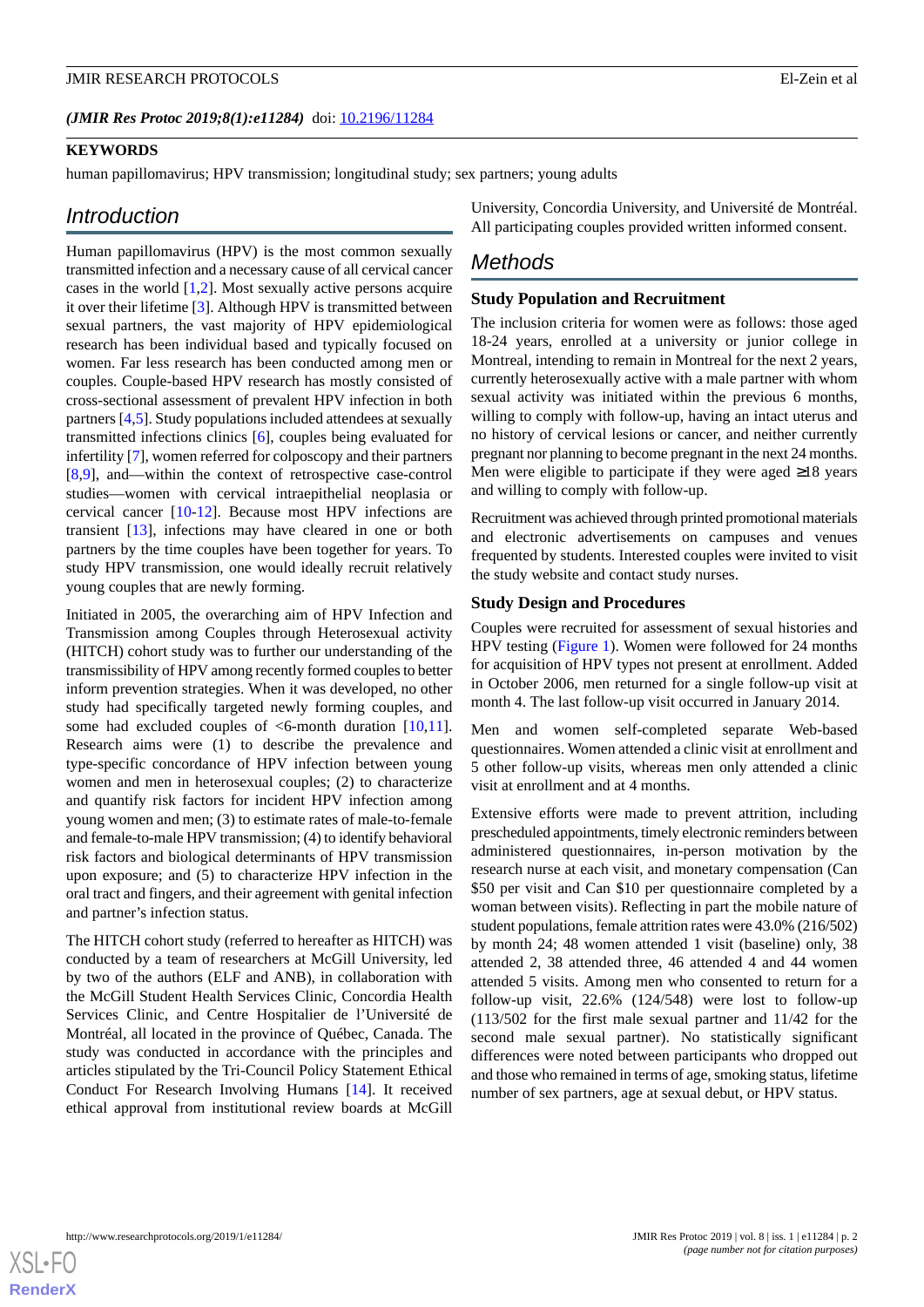<span id="page-2-0"></span>**Figure 1.** Time points and timeline for follow-up of female human papillomavirus infection and transmission among couples through heterosexual activity (HITCH) study participants.



#### **Data Collection and Available Data**

Information was collected using Web-based self-completed questionnaires at each visit, and is described herein in accordance with the Checklist for Reporting Results of Internet E-Surveys guidelines [[15\]](#page-8-14). A secure, confidential, studydesignated internet site provided participants with protected access to computerized questionnaires by assigned log-in names and passwords. In addition, 4 questionnaire versions were used: a female induction (baseline), a male induction, a female follow-up, and a male follow-up (see [Multimedia Appendices](#page-7-0) [1-](#page-7-0)[4\)](#page-7-1). Women also completed questionnaires between visits from a computer of their choice, such that each completed 11 questionnaires in total. These questionnaires used customized text to refer to specific dates or partners to personalize questions and improve recall. Skip patterns were programmed so that respondents need only answer applicable questions. Respondents had the option of leaving responses blank if they preferred not to answer, but a warning screen appeared to ensure that no question was left blank accidentally. [Table 1](#page-3-0) shows the main topics addressed in the questionnaires and corresponding variables.

We collected biological specimens at each visit ([Multimedia](#page-7-2) [Appendix 5\)](#page-7-2). Participants were asked to abstain from oral, vaginal, or anal sex for 24 hours before the clinic visit. At each visit, men and women provided a blood sample for HPV antibody testing. Women provided a self-collected vaginal sample [[16\]](#page-8-15). For men, the examining nurse collected a specimen of epithelial cells from the penis and scrotum [[17\]](#page-8-16). Beginning in 2008, we assessed oral and hand HPV infection at visits for which both partners attended (enrollment visit, 4-month follow-up visit, and subsequent follow-up visits when women enrolled a new male partner and the accompanying follow-up visit for that new male partner). Participants provided oral rinses

(using a soft toothbrush and mouthwash) and a specimen of epithelial cells from the dominant hand (swabs of the index and middle fingers, and nails).

Genital, oral, and hand specimens were tested using a polymerase chain reaction (PCR) protocol based on the amplification of a 450-bp segment in the L1 HPV gene using the Linear Array HPV genotyping assay (Roche Molecular Systems) [[18](#page-8-17)]. Using this technique, 36 mucosal HPV genotypes can be detected: HPVs 6, 11, 16, 18, 26, 31, 33, 34, 35, 39, 40, 42, 44, 45, 51, 52, 53, 54, 56, 58, 59, 61, 62, 66, 67, 68, 69, 70, 71, 72, 73, 81, 82, 83, 84, and 89. In addition, a molecular variant analysis of HPV16 isolates was done to obtain a more refined taxonomic level of detail. The PCR sequencing method used primers flanking a segment of the long control region of HPV [[19-](#page-8-18)[22](#page-9-0)]. All genital specimens found to be HPV DNA-positive for types 16, 18, 31, 33, 45, and 52 were retested using a quantitative, real-time PCR to measure type-specific viral load using specific primers [\[23](#page-9-1)-[25\]](#page-9-2).

High-resolution PCR typing of the DQB1 and DRB1 class II loci of the human leukocyte antigen (HLA) system was performed to identify specific alleles that may help explain variations in the HPV susceptibility. HLA testing was done in DNA samples extracted from oral specimens (both male and female) of the enrollment visit or, in case these were unavailable or insufficient for analysis, using specimens from subsequent visits or genital samples. In addition, sequence-based typing with the AlleleSEQR DRB1 and AlleleSEQR DQB1 assays (Abbott Molecular Diagnostics, Inc) was used to identify all possible alleles. Locus-specific exon 2 and 3 amplicons were produced by PCR amplification and then sequenced to determine allele-specific nucleotide sequence variants. To save costs, we tested only specimens from couples with an infection transmission opportunity (ie, at least one partner positive for at least one HPV type during the course of the study).

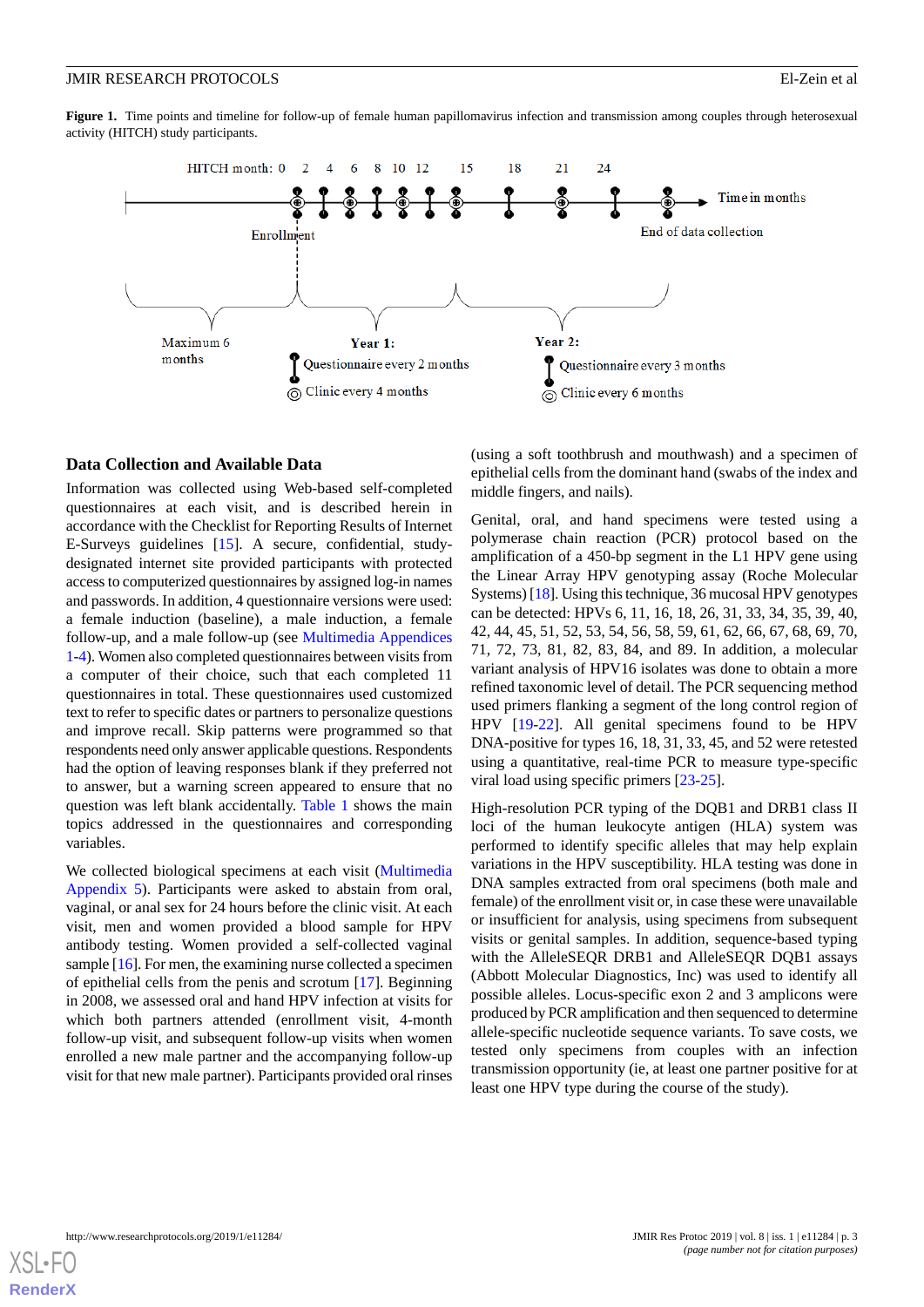<span id="page-3-0"></span>**Table 1.** Data collected using Web-based self-completed Human papillomavirus Infection and Transmission among Couples through Heterosexual activity (HITCH) questionnaires, 2005-2011.

| Domain                                         | Baseline data                                                                                                                                                                                                                                                                                                                                                                                                                                                                                                                                                                                                                                                                                                                                                                                                                                                                                                 | Follow-up data (updates since last interview)                                                                                                                                                                                                                                                                                                                                                                                                                                                                                                                                                                                                                                                                                                                                                                                                                                                                                        |
|------------------------------------------------|---------------------------------------------------------------------------------------------------------------------------------------------------------------------------------------------------------------------------------------------------------------------------------------------------------------------------------------------------------------------------------------------------------------------------------------------------------------------------------------------------------------------------------------------------------------------------------------------------------------------------------------------------------------------------------------------------------------------------------------------------------------------------------------------------------------------------------------------------------------------------------------------------------------|--------------------------------------------------------------------------------------------------------------------------------------------------------------------------------------------------------------------------------------------------------------------------------------------------------------------------------------------------------------------------------------------------------------------------------------------------------------------------------------------------------------------------------------------------------------------------------------------------------------------------------------------------------------------------------------------------------------------------------------------------------------------------------------------------------------------------------------------------------------------------------------------------------------------------------------|
| Sociodemographic                               | Sex, date of birth, place of birth (country, Canadian<br>province), marital status, ethnicity, education status, educa-<br>tional institution, highest education level, employment<br>status, parental highest level of education, financial situa-<br>tion while growing up                                                                                                                                                                                                                                                                                                                                                                                                                                                                                                                                                                                                                                  | Marital status, education status, educational institution,<br>highest education level, employment status                                                                                                                                                                                                                                                                                                                                                                                                                                                                                                                                                                                                                                                                                                                                                                                                                             |
| Smoking                                        | Personal history of cigarette smoking (duration, quantity,<br>and frequency)                                                                                                                                                                                                                                                                                                                                                                                                                                                                                                                                                                                                                                                                                                                                                                                                                                  | Initiation and continuation and cessation (quantity)                                                                                                                                                                                                                                                                                                                                                                                                                                                                                                                                                                                                                                                                                                                                                                                                                                                                                 |
| Reproductive history <sup>a</sup>              | Age at menarche, current and previous pregnancies                                                                                                                                                                                                                                                                                                                                                                                                                                                                                                                                                                                                                                                                                                                                                                                                                                                             | Current pregnancy, pregnancy since the last interview                                                                                                                                                                                                                                                                                                                                                                                                                                                                                                                                                                                                                                                                                                                                                                                                                                                                                |
| Lifetime sexual history                        | Number of sexual partners (males and females, all routes),<br>number of sexual partners (vaginal), age at first vaginal<br>sexual intercourse, sexual orientation                                                                                                                                                                                                                                                                                                                                                                                                                                                                                                                                                                                                                                                                                                                                             | $N/A^b$                                                                                                                                                                                                                                                                                                                                                                                                                                                                                                                                                                                                                                                                                                                                                                                                                                                                                                                              |
| Sexual activity with enrolled<br>HITCH partner | Partner date of birth, relationship status with partner, date<br>of first engagement in sexual activity, topics discussed to-<br>gether (pregnancy prevention, sexually transmitted disease<br>prevention, sexual history, ever had a sexually transmitted<br>disease, ever tested for sexually transmitted disease includ-<br>ing HIV/AIDS), number of previous partners involving<br>vaginal intercourse, presence of a sexually transmitted in-<br>fection, partner circumcised, frequency of engagement in<br>sexual activities (per week, per month), frequency of mas-<br>turbation (for each), frequency of oral sex (for each),<br>vaginal intercourse (date of first and last occurrence, fre-<br>quency, ie, per week, per month), condom use (frequency,<br>breakage or slip off, put before starting vaginal intercourse,<br>taken off during vaginal intercourse), anal intercourse <sup>c</sup> | Sexual activity with HITCH partner (date of enrollment of<br>HITCH partner <sup>c</sup> ; date of birth of HITCH partner <sup>c</sup> ; relation-<br>ship status; date of first engagement in sexual activity;<br>topics discussed together, similar list <sup>c</sup> ; lifetime number of<br>partners involving vaginal intercourse <sup>c</sup> ; ever had a sexually<br>transmitted infection <sup>c</sup> ; partner circumcised <sup>c</sup> ; number of<br>times engaged in sexual activities since the last interview,<br>per week, per month; frequency of masturbation, for each;<br>oral sex, for each; vaginal intercourse, date of first and last<br>occurrence; frequency, per week, per month; condom use<br>regarding frequency, breakage or slip off, put before starting<br>vaginal intercourse, taken off during vaginal intercourse;<br>anal intercourse <sup>d</sup> ), ongoing sexual relationship, date of end |
|                                                |                                                                                                                                                                                                                                                                                                                                                                                                                                                                                                                                                                                                                                                                                                                                                                                                                                                                                                               | of sexual relationship with HITCH partner, engagement in<br>sexual activity with someone other than HITCH partner                                                                                                                                                                                                                                                                                                                                                                                                                                                                                                                                                                                                                                                                                                                                                                                                                    |
| Sexual activity with other<br>partners         | Concurrent sexual activity with someone other than current<br>partner (number of sexual partners, number of ongoing<br>sexual partners), lifetime engagement in sexual activity<br>only with HITCH partner                                                                                                                                                                                                                                                                                                                                                                                                                                                                                                                                                                                                                                                                                                    | Concurrent sexual activity with someone other than HITCH<br>partner (number of sexual partners, number of ongoing<br>sexual partners)                                                                                                                                                                                                                                                                                                                                                                                                                                                                                                                                                                                                                                                                                                                                                                                                |
| Contraceptive history <sup>a</sup>             | Lifetime use of birth control methods (intrauterine device,<br>hormonal contraceptive, condom, spermicides, diaphragm,<br>cervical cap, sponge, vaginal douche, natural method,<br>withdrawing or pulling out, emergency contraception such<br>as morning-after-pill), age at first use of hormonal contra-<br>ceptive, duration of use of hormonal contraceptives<br>(months, years), birth control methods used with HITCH<br>partner (similar list)                                                                                                                                                                                                                                                                                                                                                                                                                                                        | Use of birth control methods (similar list to baseline data)                                                                                                                                                                                                                                                                                                                                                                                                                                                                                                                                                                                                                                                                                                                                                                                                                                                                         |
| Medical history                                | Number of Pap tests done, <sup>a</sup> date of last Pap test (month                                                                                                                                                                                                                                                                                                                                                                                                                                                                                                                                                                                                                                                                                                                                                                                                                                           | Pap test done, date of last Pap test (month and year), med-<br>ical conditions (similar list to baseline data), signs and<br>symptoms (similar list to baseline data)                                                                                                                                                                                                                                                                                                                                                                                                                                                                                                                                                                                                                                                                                                                                                                |
|                                                | and year), <sup>a</sup> ever had a medical condition (trichomonas<br>genital infection, venereal warts or condylomas or papillo-<br>mavirus infection, chlamydia, genital herpes, syphilis,<br>gonorrhea, ulcers or genital sores, HIV, hepatitis B, ure-                                                                                                                                                                                                                                                                                                                                                                                                                                                                                                                                                                                                                                                     |                                                                                                                                                                                                                                                                                                                                                                                                                                                                                                                                                                                                                                                                                                                                                                                                                                                                                                                                      |
|                                                | aplasma hominis, vaginal yeast infection, <sup>a</sup> bacterial vagi-                                                                                                                                                                                                                                                                                                                                                                                                                                                                                                                                                                                                                                                                                                                                                                                                                                        |                                                                                                                                                                                                                                                                                                                                                                                                                                                                                                                                                                                                                                                                                                                                                                                                                                                                                                                                      |
|                                                | nosis <sup>a</sup> ), medical condition since the start of sexual relation-<br>ship with HITCH partner, signs and symptoms since the<br>start of sexual relationship with HITCH partner (painful<br>or frequent urination, itching or burning sensation when<br>urinating, blood in urine, abnormal discharge, sores in the                                                                                                                                                                                                                                                                                                                                                                                                                                                                                                                                                                                   |                                                                                                                                                                                                                                                                                                                                                                                                                                                                                                                                                                                                                                                                                                                                                                                                                                                                                                                                      |
|                                                | genital area, unusually painful or heavy period, <sup>a</sup> vaginal<br>itching or burning, <sup>a</sup> lower back pain not caused by physical<br>exention) <sup>a</sup>                                                                                                                                                                                                                                                                                                                                                                                                                                                                                                                                                                                                                                                                                                                                    |                                                                                                                                                                                                                                                                                                                                                                                                                                                                                                                                                                                                                                                                                                                                                                                                                                                                                                                                      |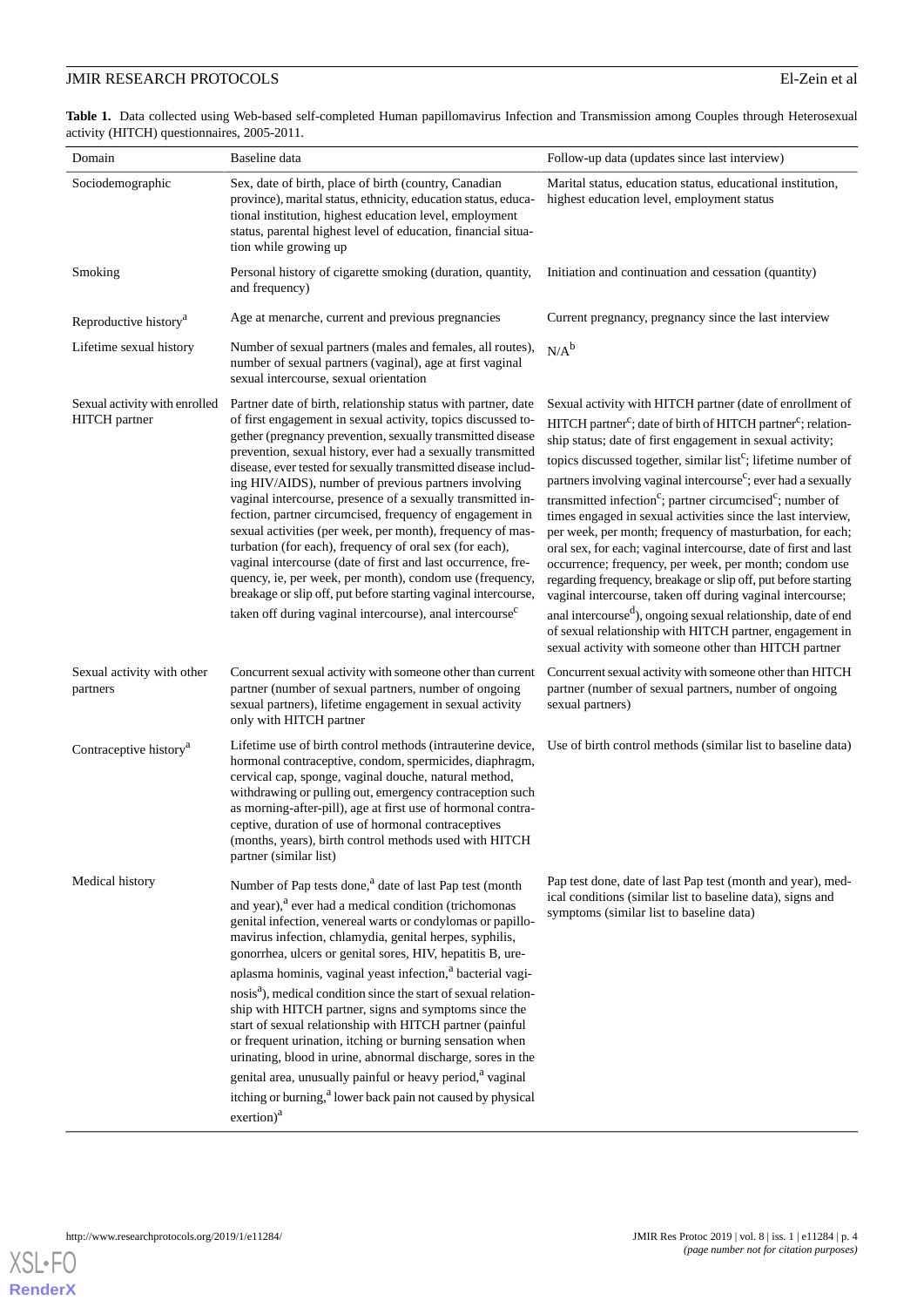| Domain                                       | Baseline data                                                                                                                                                                                                                                                                                                                                                                                                                                                                                                                                                                                                                                                                                                                                                                                                                                                                                                                                            | Follow-up data (updates since last interview)                                                                                                                                           |
|----------------------------------------------|----------------------------------------------------------------------------------------------------------------------------------------------------------------------------------------------------------------------------------------------------------------------------------------------------------------------------------------------------------------------------------------------------------------------------------------------------------------------------------------------------------------------------------------------------------------------------------------------------------------------------------------------------------------------------------------------------------------------------------------------------------------------------------------------------------------------------------------------------------------------------------------------------------------------------------------------------------|-----------------------------------------------------------------------------------------------------------------------------------------------------------------------------------------|
| Knowledge of human papil-<br>lomavirus (HPV) | Ever heard of HPV, true or false statements (HPV can cause<br>cervical cancer in women; men can carry HPV; genital<br>warts cause cervical cancer in women; HPV can be cured<br>with antibiotics; a person may be infected with HPV and<br>not know it; HPV can cause penile cancer in men; HPV<br>causes genital herpes; condoms protect against HPV; having<br>multiple sex partners increases one's risk for HPV; regular<br>Pap test can help to prevent complications from HPV; HPV<br>is the most common sexually transmitted infection; a person<br>can get HPV from sharing a plate or fork or glass with<br>someone who has HPV, unprotected sexual intercourse<br>with someone who has HPV, oral sex with someone who<br>has HPV, kissing—with exchange of saliva—someone who<br>has HPV, sharing a washroom or shower with someone<br>who has HPV), chances of becoming infected with HPV,<br>chances of developing cervical or penile cancer |                                                                                                                                                                                         |
| HPV vaccine                                  | Received the HPV vaccine (received part of participation<br>in a clinical trial, number of injections, date of last injec-<br>tion), likelihood of choosing to be vaccinated if offered                                                                                                                                                                                                                                                                                                                                                                                                                                                                                                                                                                                                                                                                                                                                                                  | Received the HPV vaccine (received part of participation<br>in a clinical trial, number of injections, date of last injec-<br>tion), likelihood of choosing to be vaccinated if offered |

<sup>a</sup>Questions were only asked in female respondents' baseline questionnaires; for men, circumcision was evaluated by the nurse during the clinic visit. <sup>b</sup>N/A: not applicable.

<sup>c</sup>Questions were only asked in female respondents' follow-up.

 $^{\text{d}}$ Men questionnaire also asked about the number of times of anal intercourse (per week, per month) and frequency of condom use during anal intercourse.

### *Results*

### **Study Population Characteristics**

HITCH enrolled the first couple in May 2005 (McGill University site) and March 2006 (Concordia University site). It reached its enrollment target in January 2011 with a total of 1051 participants (502 women and 549 men) recruited. Of 502 women, 42 enrolled a second male partner and 4 enrolled a third male partner. In total, there were 3361 clinic visits and 4408 and 2495 person-months of follow-up among women and men, respectively. [Multimedia Appendix 6](#page-7-3) shows the characteristics of the study population.

### **Findings to Date**

HITCH findings, to date, suggest that HPV is highly transmissible. Presented at local, national, and international scientific conferences and meetings, the spectrum of findings regarding HPV transmission have received broad acceptance in the scientific community and considerable press coverage in international media. Results are likely to influence prevention efforts for cervical cancer and other HPV-related diseases, including behavioral strategies to reduce risk.

### **Prevalence of Human Papillomavirus Infection (Baseline Data for 263 Couples)**

At enrollment, similar HPV prevalence (147/263, 55.8%) was detected among women and men, but couples were not necessarily concordant for the same HPV types [[26\]](#page-9-3). In nearly two-thirds of couples, at least one partner was infected with ≥1 HPV type. Current partner's status was the most important risk factor for prevalent infection (women: odds ratio [OR] 55.2, 95% CI 38.0-80.1; men: OR 58.7, 95% CI 39.8-86.3). There was evidence for a protective effect of condoms, but protection was incomplete and stronger among men than among women.

### **Type-Specific Concordance of Human Papillomavirus Infection (Baseline Data for 263 Couples)**

Analysis of patterns of type-specific concordance and discordance at baseline revealed that the extent of concordance was far greater than expected and consistent with rapid transmission of HPV between partners [[27\]](#page-9-4). HPV was detected in 64.3% (169/263) of couples. In 41.4% (109/263) couples, both partners harbored the same HPV type—nearly 4 times more than expected if the HPV status of partners were uncorrelated. Among type-specific HPV infections in couples for whom at least one partner was infected, 42.0% (71/169) were infected with the same type for both partners (95% CI 36%-47%). This proportion provides an estimate of the per-partnership transmission probability; it increased from 25% (18/71) among couples engaging in vaginal sex for <2 months to 68% (48/71) among those at 5-6 months.

### **Genital Human Papillomavirus Transmission (Longitudinal Data for 179 Couples)**

Using data from the first follow-up visit, HPV transmission rates were estimated among participants with documented sexual exposure to an infected partner in couples that were discordant on ≥1 HPV types [[28\]](#page-9-5). We observed little difference between male-to-female (3.5 per 100 person-months, 95% CI 2.7-4.5) and female-to-male transmission rates (4.0 per 100 person-months, 95% CI 3.0-5.5). The transmission was relatively homogeneous across HPV genotypes, alpha species, and oncogenic risk categories. The transmission rates at follow-up were lower than those estimated at baseline. This might be explained by lower infectiousness due to clearance in the index partner, defined as the one infected with a type or types not found in the other partner at baseline (nonindex partner), and lower susceptibility in the nonindex partner due to depletion of susceptibles (ie, that people who are highly susceptible would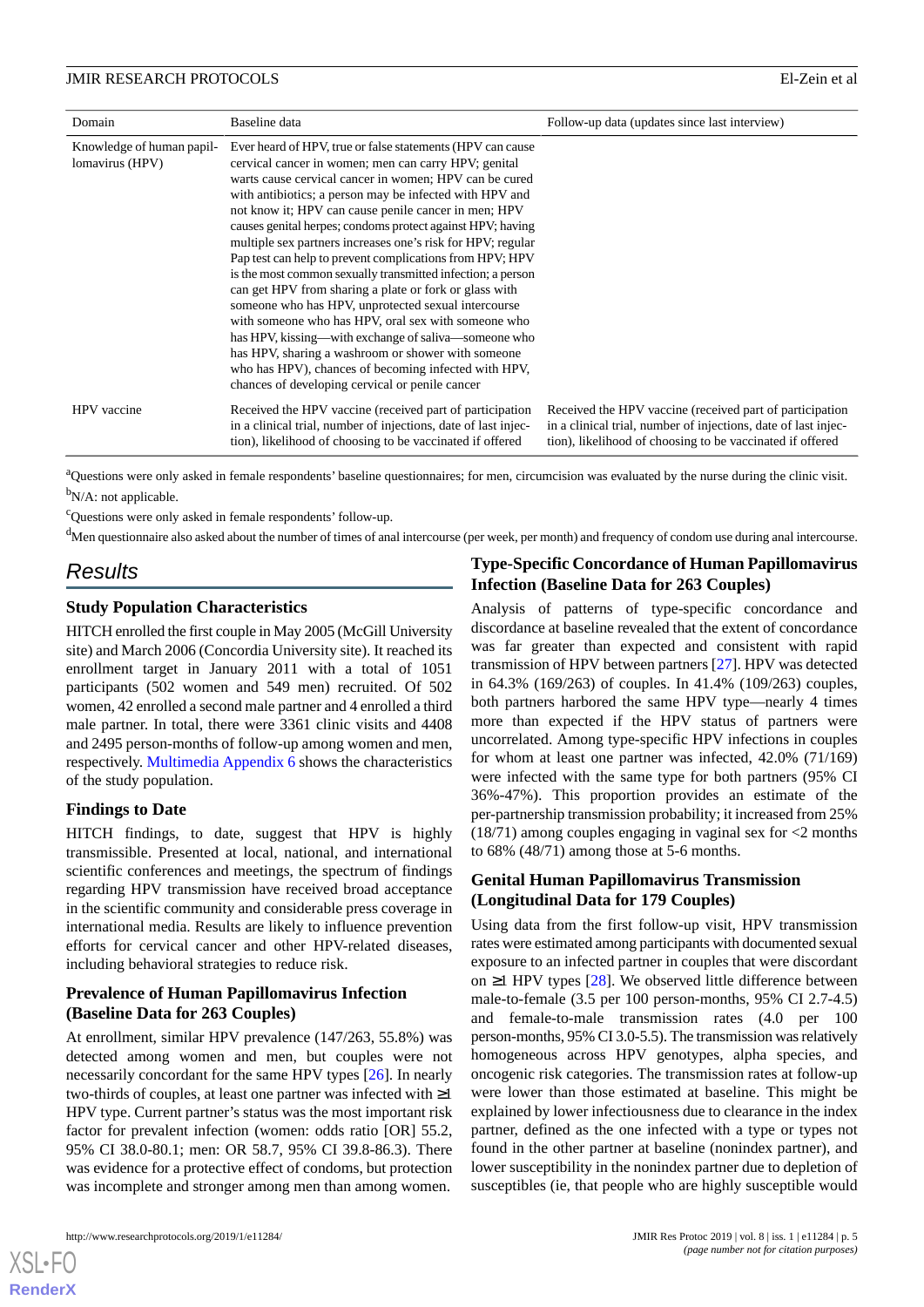have already acquired the infection from their partner by the time of enrollment into the study).

### **Determinants of Human Papillomavirus Transmission (Baseline Data for 482 Couples)**

Correlates of genital HPV infection in partnerships were identified at baseline using the couple or "dyad" as the unit of analysis, rather than the individual [[29\]](#page-9-6). To the best of our knowledge, this was the first analysis of its kind. HPV was detected in 69.1% (333/482) of partnerships, with both partners being HPV-positive in 49.0% (236/482) of dyads, and an equal number of male-positive/female-negative and male-negative/ female-positive dyads (43/482, 8.9%). Consistent with the sexual network theory, HPV was more likely to be present in partnerships with (1) a greater total number of lifetime partners, hence more links to the greater sexual network of young adults in Montreal; (2) shorter intervals of time since the most recent extra-dyadic partner (ie, short "gap" lengths or concurrent partnerships); and (3) greater age gaps between the male and female partner, although only the sum total of partners remained independently associated with couple-level HPV in multivariate analysis. A novel finding was that condom use with previous partners predicted lesser likelihood of detecting HPV in the current partnership. This protective effect of condoms remained statistically significant even after adjustment for potential risk factors.

### **Human Papillomavirus Infection in the Oral Tract (Baseline Data for 222 Couples)**

We estimated the prevalence of oral HPV and assessed risk factors among male partners at enrollment [[30\]](#page-9-7). The prevalence of oral HPV among men was 7.2% (16/222). It was higher among men who were ever smokers (12/98, 12.2%), in nonmonogamous relationships (7/39, 17.9%), had a partner with oral (2/7, 28.6%) or genital (15/130, 11.5%) HPV infection. Prevalence increased with frequency of oral sex among men whose partner had a genital infection with the same HPV type. Our results provided further evidence that oral HPV may be transmitted through either oral-oral or oral-genital routes.

### **Human Papillomavirus Type Replacement**

It has been hypothesized that following a reduction in HPV vaccine-targeted genotypes, an increase in the prevalence of other types might occur due to reduced competition during natural infection. Any apparent postvaccination increase must be distinguished from diagnostic artifacts consequent to consensus PCR assays failing to detect HPV types present in low copy numbers in coinfected specimens. The assumption is that with a decline in vaccine-preventable types, there might be increased detection of previously "masked" types. Using data from 6 epidemiological studies, including HITCH, a total of 1200 anogenital specimens (blinded to HPV status) were reanalyzed to evaluate unmasking of HPV52 that might have been caused by elimination of HPV16 [[31\]](#page-9-8). Results indicated that diagnostic artifacts due to masking may occur in some settings in the evaluation of HPV type replacement.

### **Human Papillomavirus Acquisition and Clearance According to Infection Status With Vaccine-Targeted Types**

We used data of 3200 females from 3 cohort studies, including HITCH [\[32\]](#page-9-9). Females infected with vaccine-targeted types were at a higher risk of acquiring additional HPV types and at equal risk of clearing existing infections. For example, females infected with HPV16 were at a higher risk of acquiring other alpha-9 HPV types (hazards ratio [HR] 1.9, 95% CI 1.2-3.0) but at a similar risk of clearing existing ones (HR 0.9, 95% CI 0.7-1.3). Our findings suggest that HPV type competition does not exist and type replacement is unlikely to occur.

### **Natural Human Papillomavirus Type Competition in Unvaccinated Females**

Pooling data from 5 prevaccination epidemiological studies, including HITCH, and applying a hierarchical Bayesian regression approach that uses shrinkage and adjustment for confounders (ie, age and lifetime number of sex partners) and other HPV types, we found HPV16 to be the most common type (prevalence range 1.0%-13.8%) [\[33](#page-9-10)]. HPV types were more likely to be detected as part of a multiple infection than as single infections. We did not find evidence for natural HPV type competition and type replacement.

### **Y Chromosome Detection and Concordance of Genital Human Papillomavirus Infection (Baseline Data for 494 Couples)**

HPV DNA detection may not always represent true infections but maybe depositions from infected sexual partners. We examined whether sexual risk factors and a biomarker, Y chromosome DNA, were associated with genital HPV partner concordance using baseline genital specimens [\[34](#page-9-11)]. HPV DNA Y chromosome DNA predicted type-specific HPV concordance in univariate analyses; however, in multivariable models, the independent predictors of concordance were days since the last vaginal sex and condom use. We estimated that 14% of HPV DNA detections in genital samples could be attributable to vaginal sex in the past week, which has implications not only for couple-based studies but also for individual-based HPV studies.

### **Y Chromosome Detection as a Biomarker for Recent Sexual Activity (Baseline Data for 494 Couples)**

We observed that this biomarker may serve as a measure of recent condomless vaginal sex in HPV studies lacking data on sexual behavior, such as surveillance studies of HPV prevalence [[35\]](#page-9-12). Among female participants, detection of Y chromosome DNA in the vaginal tract decreased from 76.6% (85/111) in women who reported vaginal sex 0-1 day ago to 13% (3/23) in women whose last reported encounter was ≥15 days ago. Self-reported condom use frequency was highly and negatively correlated with Y chromosome DNA detection.

 $XS$  $\cdot$ FC **[RenderX](http://www.renderx.com/)**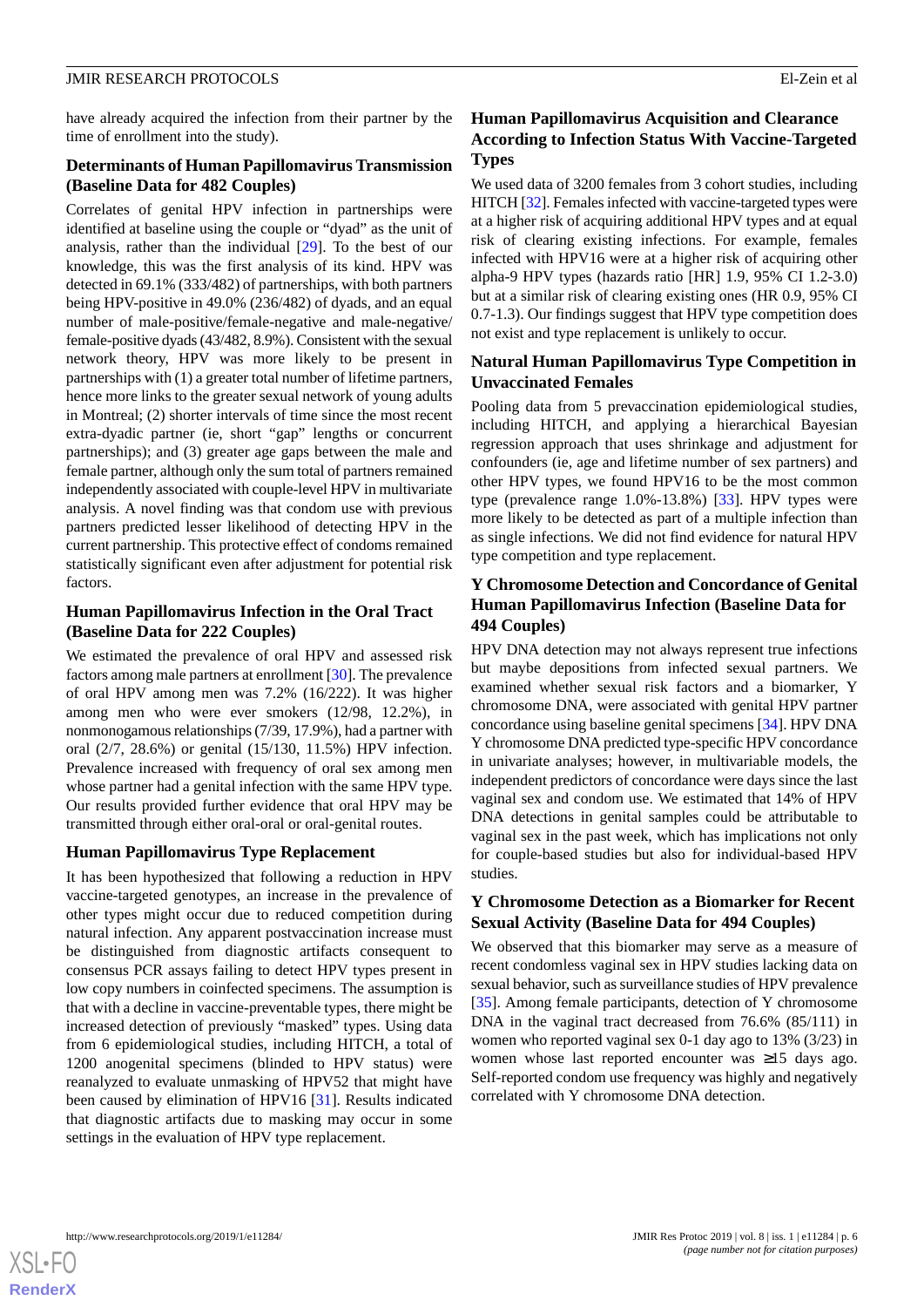### **Assortativity and Mixing by Sexual Behaviors and Sociodemographic Characteristics (Baseline Data for 502 Couples)**

Sexual mixing refers to whom individuals choose as sexual partners. It is described as assortative on a characteristic if individuals have the tendency to choose partners who are similar to them on that particular characteristic (eg, age), and disassortative if individuals tend to choose partners who are different from them (eg, gender). Among 502 young adults in a new heterosexual dating partnership, we found a moderate to strong assortativity on partners' demographic characteristics, as well as on their number of sexual partners, sexual partner acquisition rates, concurrency, and gap lengths between partnerships [\[36](#page-9-13)]. These findings are particularly useful for developing models of sexually transmitted infections.

### **Generic Human Papillomavirus Probe Assay**

The utility of a generic HPV probe assay was compared with the commercial Linear Array (Roche Diagnostics, Laval, Canada) for the detection of HPV DNA in a multistudy collaboration [\[37](#page-9-14)]. HITCH vaginal swabs, penile and scrotal scrapings, and fingertip brushings were among the 1013 clinical specimens analyzed. The sensitivity, specificity, and negative predictive value of the assay were 99.5% (95% CI 98.4%-99.9%), 58.6% (95% CI 53.9%-63.1%), and 98.9% (95% CI 96.5%-99.8%), respectively. Thus, the generic assay conveniently identified HPV-positive specimens.

### *Discussion*

### **Strengths and Limitations**

There are two unique features of HITCH that are novel for HPV research. The cohort is the first large-scale study of HPV acquisition involving sexual partners. Previous studies had typically sample sizes of ≤100 couples and some had as few as 25 couples [[6](#page-8-5)[,38](#page-9-15),[39\]](#page-10-0). More importantly, it is the only study to restrict enrollment to couples in a new sexual relationship, a time at which considerable transmission is believed to occur. Other methodological strengths of HITCH are its prospective approach, interdisciplinary framework, detailed level of assessment and wealth of covariate information, rich collection of biological specimens, and analyses of clinical samples performed according to the latest recommendations and technological advancements. Moreover, the use of frequent self-completed electronic questionnaires contributed to the collection of valid and reliable data on substantive, sensitive topics especially those relating to sexual activity.

HITCH is one of the few studies that could provide empirical estimates of HPV transmission parameters to be used in models for assessing the population health impact and cost-effectiveness of vaccination strategies. There has been an increased awareness about HPV and its role in cervical cancer since the introduction of the first prophylactic HPV vaccine in 2006, 1 year after the initiation of HITCH. Gardasil (Merck, Whitehouse Station, NJ, USA) is a quadrivalent vaccine to prevent genital warts caused by genotypes HPV6 and HPV11, as well as anal, cervical, vulvar, and vaginal cancers caused by HPVs 16/18. Approved in 2009, Cervarix (GlaxoSmithKline Biologicals, Rixensart,

 $XS$  $\cdot$ FC **[RenderX](http://www.renderx.com/)** Belgium) is a bivalent vaccine against cervical precancerous lesions and cancer caused by HPVs 16/18, which represent 70% of all cervical cancer cases. In 2014, Gardasil 9 (Merck) vaccine was introduced to help prevent against diseases associated with HPV6, 11, 16, 18, 31, 33, 45, 52, and 58 [\[40](#page-10-1)].

In the postvaccine era, transmission studies such as HITCH are especially important to inform all possible prevention strategies. First, there are still some cancer caused by other high-risk HPV types, and the duration of immunity is unknown. Second, the benefits of HPV vaccination in young female adolescents will take years before being realized. Third, many teenage girls and women will still be susceptible to infection because vaccination outside of the government-funded program is only available privately at a high cost. Even for girls who may now receive the vaccine free-of-charge, implementation has not occurred without debate [[41](#page-10-2)[-43](#page-10-3)]. If high vaccine coverage cannot be achieved, there will be much continued transmission of the vaccine-preventable HPV types within these adolescent cohorts.

A number of limitations of this study have to be underscored. These include loss to follow-up, volunteer nature of self-selected subjects limiting the generalizability, the unavailability of hand and oral specimens for all participants at all time points, and absence of anal specimens. In addition, the potential for self-report response bias needs to be acknowledged. However, the use of self-completed electronic questionnaires to collect repeated measurements of behavioral data was likely to reduce the potential for social desirability bias. If we were to re-establish HITCH, we would have opted to (1) actively follow men at all visits; (2) collect hand, oral, and anal specimens for both men and women throughout follow-up; (3) collect data on lifetime and recent number of oral sex partners; (4) not perform serology at each visit, as this might have influenced compliance rates; and (5) instruct participants to abstain from sexual activity for a minimum of 48 hours before specimen collection to prevent potential false-positive findings.

#### **Future Plans**

Ongoing areas of active analysis and manuscript preparation, as well as planned investigations, from our extensive program of research with HITCH data include (1) influence of HLA types on HPV type-concordance and transmission; (2) hand-genital patterns of HPV type-specific auto-concordance and couple-concordance; (3) assessment of the association between circumcision and condom use and distribution, concordance, and transmission of HPV genotypes in genital specimens; (4) impact of HPV vaccination on the prevalence, concordance, and transmission of type-specific HPV infections; (5) concordance and transmission of specific variants within HPV genotypes; (6) transmissibility of HPV focusing on the viral load and type-specific concordance of HPV infection between young couples; (7) evaluation of HPV acquisition in women for whom HPV positivity was measured both before and after the first sexual activity with a new male sex partner; (8) development and validation of a rapid, easy-to-perform and inexpensive serologic noncompetitive, multiplexed Luminexbased platform to measure total immunoglobulin G antibody; and (9) association between type-specific serological antibodies and HPV prevalence, acquisition, and clearance.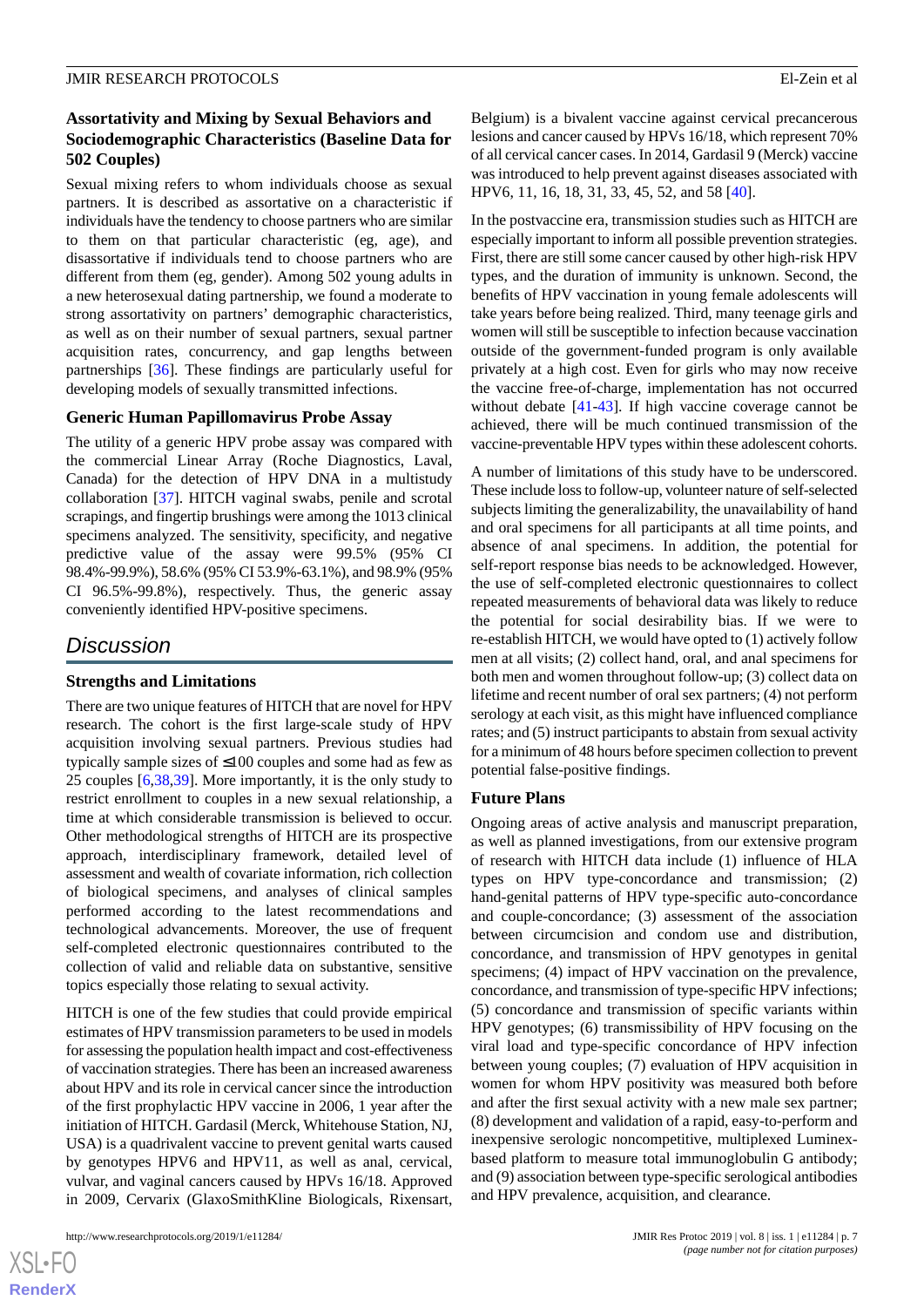### **Collaboration**

Information about HITCH findings and publications is available at the McGill University Division of Cancer Epidemiology website [[44\]](#page-10-4). A regularly updated list of peer-reviewed scientific publications from HITCH is available [\[45](#page-10-5)]. Our team is open

to collaboration and data sharing with other research groups. So far, we have contributed HITCH data to multistudy collaborations [[31-](#page-9-8)[33](#page-9-10),[37\]](#page-9-14). Researchers interested in collaboration or further details are invited to contact the principal investigator, ELF.

### **Acknowledgments**

We wish to thank the volunteering participants and the following employees of the Human papillomavirus Infection and Transmission among Couples through Heterosexual activity (HITCH) cohort study for study promotion: Vicky D'Anjou-Pomerleau, Jennifer Selinger, Elizabeth Montpetit-Dubrule, Jessica Sammut, Emilie Lapointe, Johanna Bleecker, and Shady Rahayel. The authors also thank Melanie Drew (Student Health Services Clinic, Concordia University) and the staff of the Student Health Services Clinics at McGill and Concordia universities for their collaboration with HITCH research nurses. The HITCH cohort study was supported by the Canadian Institutes of Health Research (grant MOP-68893 and team grant CRN-83320 to ELF) and the US National Institutes of Health (grant RO1AI073889 to ELF). Supplementary and unconditional funding support was provided by Merck-Frosst Canada Ltd and Merck & Co Ltd. The validation of viral load assays was supported by the Réseau sida et maladies infectieuses du Fonds de recherche du Québec-Santé.

### **Authors' Contributions**

ELF (principal investigator) and ANB were involved in the study concept and design; research nurses and PPT were involved in the data acquisition; MEZ, ANB, and ELF were involved in the drafting of the manuscript; MEZ, FC, PPT, MR, ELF, and ANB were involved in the critical revision of the manuscript. From the HITCH study group, Allita Rodrigues was the study coordinator; Gail Kelsall, Suzanne Dumais, Natalia Morykon, and Amelia Rocamora were responsible for management of subject participation and specimen collection; Nathalie Slavtcheva was responsible for study management; Veronika Moravan and Michel Wissing were responsible for data management; and Hélène Voyer, Véronique Legault, Emilie Comete, and Julie Guénoun were part of the laboratory staff.

### <span id="page-7-0"></span>**Conflicts of Interest**

None declared.

### **Multimedia Appendix 1**

Female induction questionnaire.

[[PDF File \(Adobe PDF File\), 188KB-Multimedia Appendix 1](https://jmir.org/api/download?alt_name=resprot_v8i1e11284_app1.pdf&filename=063e74648ad005eb39e10b5f7ce4dfe8.pdf)]

### **Multimedia Appendix 2**

Female follow-up.

[[PDF File \(Adobe PDF File\), 167KB-Multimedia Appendix 2](https://jmir.org/api/download?alt_name=resprot_v8i1e11284_app2.pdf&filename=071803136bf0f59ca1e8f80360274f71.pdf)]

### <span id="page-7-1"></span>**Multimedia Appendix 3**

Male induction questionnaire.

[[PDF File \(Adobe PDF File\), 161KB-Multimedia Appendix 3](https://jmir.org/api/download?alt_name=resprot_v8i1e11284_app3.pdf&filename=bc066df9a57eb7777d5cf33c07c1519f.pdf)]

### <span id="page-7-2"></span>**Multimedia Appendix 4**

Male follow-up.

[XSL](http://www.w3.org/Style/XSL)•FO **[RenderX](http://www.renderx.com/)**

[[PDF File \(Adobe PDF File\), 108KB-Multimedia Appendix 4](https://jmir.org/api/download?alt_name=resprot_v8i1e11284_app4.pdf&filename=0c2d3c55432013b2b64c84d5310543b3.pdf)]

### <span id="page-7-3"></span>**Multimedia Appendix 5**

Biological specimens in the HITCH Cohort Study, 2005-2011.

[[PDF File \(Adobe PDF File\), 38KB-Multimedia Appendix 5](https://jmir.org/api/download?alt_name=resprot_v8i1e11284_app5.pdf)]

### **Multimedia Appendix 6**

Baseline characteristics of the HITCH Cohort Study population (N=502), Montreal, Quebec, 2005-2011.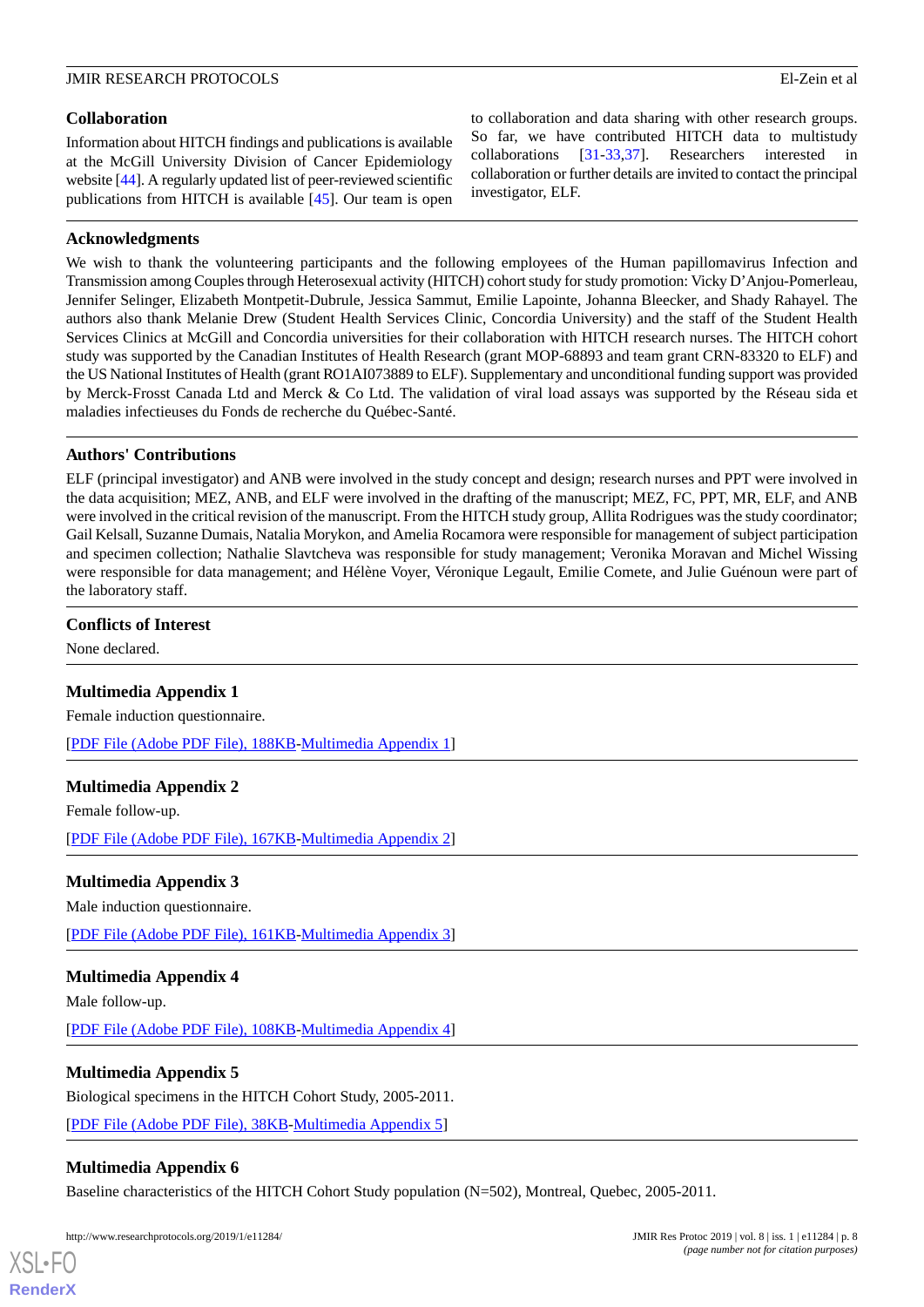#### [[PDF File \(Adobe PDF File\), 64KB-Multimedia Appendix 6](https://jmir.org/api/download?alt_name=resprot_v8i1e11284_app6.pdf)]

#### <span id="page-8-0"></span>**References**

- 1. Walboomers JM, Jacobs MV, Manos MM, Bosch FX, Kummer JA, Shah KV, et al. Human papillomavirus is a necessary cause of invasive cervical cancer worldwide. J Pathol 1999 Sep;189(1):12-19. [doi:
- <span id="page-8-1"></span>[10.1002/\(SICI\)1096-9896\(199909\)189:1<12::AID-PATH431>3.0.CO;2-F\]](http://dx.doi.org/10.1002/(SICI)1096-9896(199909)189:1<12::AID-PATH431>3.0.CO;2-F) [Medline: [10451482](http://www.ncbi.nlm.nih.gov/entrez/query.fcgi?cmd=Retrieve&db=PubMed&list_uids=10451482&dopt=Abstract)]
- <span id="page-8-2"></span>2. IARC Working Group on the Evaluation of Carcinogenic Risks to Humans. Human papillomaviruses. IARC Monogr Eval Carcinog Risks Hum 2007;90:1-636. [Medline: [18354839\]](http://www.ncbi.nlm.nih.gov/entrez/query.fcgi?cmd=Retrieve&db=PubMed&list_uids=18354839&dopt=Abstract)
- <span id="page-8-3"></span>3. Aral S, Holmes K. The epidemiology of STIs and their social and behavioral determinants//; industrialized and developing countries. In: Holmes K, Sparling P, Stamm W, Piot P, Wasserheit J, Corey L, et al, editors. Sexually Transmitted Diseases. 4th ed. New York: McGraw Hill Medical; 2008:53-92.
- <span id="page-8-4"></span>4. Burchell AN, Winer RL, de Sanjosé S, Franco EL. Chapter 6: Epidemiology and transmission dynamics of genital HPV infection. Vaccine 2006 Aug 31;24 Suppl 3:S3/52-S3/61. [doi: [10.1016/j.vaccine.2006.05.031](http://dx.doi.org/10.1016/j.vaccine.2006.05.031)] [Medline: [16950018\]](http://www.ncbi.nlm.nih.gov/entrez/query.fcgi?cmd=Retrieve&db=PubMed&list_uids=16950018&dopt=Abstract)
- <span id="page-8-5"></span>5. Bleeker MCG, Snijders PFJ, Voorhorst FJ, Meijer CJLM. Flat penile lesions: the infectious "invisible" link in the transmission of human papillomavirus. Int J Cancer 2006 Dec 01;119(11):2505-2512 [\[FREE Full text\]](https://doi.org/10.1002/ijc.22209) [doi: [10.1002/ijc.22209\]](http://dx.doi.org/10.1002/ijc.22209) [Medline: [16988942](http://www.ncbi.nlm.nih.gov/entrez/query.fcgi?cmd=Retrieve&db=PubMed&list_uids=16988942&dopt=Abstract)]
- <span id="page-8-6"></span>6. Baken LA, Koutsky LA, Kuypers J, Kosorok MR, Lee SK, Kiviat NB, et al. Genital human papillomavirus infection among male and female sex partners: prevalence and type-specific concordance. J Infect Dis 1995 Feb;171(2):429-432. [Medline: [7844382\]](http://www.ncbi.nlm.nih.gov/entrez/query.fcgi?cmd=Retrieve&db=PubMed&list_uids=7844382&dopt=Abstract)
- <span id="page-8-7"></span>7. Kyo S, Inoue M, Koyama M, Fujita M, Tanizawa O, Hakura A. Detection of high-risk human papillomavirus in the cervix and semen of sex partners. J Infect Dis 1994 Sep;170(3):682-685. [Medline: [8077728\]](http://www.ncbi.nlm.nih.gov/entrez/query.fcgi?cmd=Retrieve&db=PubMed&list_uids=8077728&dopt=Abstract)
- <span id="page-8-8"></span>8. Hippeläinen MI, Yliskoski M, Syrjänen S, Saastamoinen J, Hippeläinen M, Saarikoski S, et al. Low concordance of genital human papillomavirus (HPV) lesions and viral types in HPV-infected women and their male sexual partners. Sex Transm Dis 1994;21(2):76-82. [Medline: [9071416](http://www.ncbi.nlm.nih.gov/entrez/query.fcgi?cmd=Retrieve&db=PubMed&list_uids=9071416&dopt=Abstract)]
- <span id="page-8-9"></span>9. Bleeker MCG, Hogewoning CJA, Berkhof J, Voorhorst FJ, Hesselink AT, van Diemen PM, et al. Concordance of specific human papillomavirus types in sex partners is more prevalent than would be expected by chance and is associated with increased viral loads. Clin Infect Dis 2005 Sep 01;41(5):612-620. [doi: [10.1086/431978\]](http://dx.doi.org/10.1086/431978) [Medline: [16080082\]](http://www.ncbi.nlm.nih.gov/entrez/query.fcgi?cmd=Retrieve&db=PubMed&list_uids=16080082&dopt=Abstract)
- <span id="page-8-12"></span>10. Castellsagué X, Ghaffari A, Daniel RW, Bosch FX, Muñoz N, Shah KV. Prevalence of penile human papillomavirus DNA in husbands of women with and without cervical neoplasia: a study in Spain and Colombia. J Infect Dis 1997 Aug;176(2):353-361. [Medline: [9237700](http://www.ncbi.nlm.nih.gov/entrez/query.fcgi?cmd=Retrieve&db=PubMed&list_uids=9237700&dopt=Abstract)]
- <span id="page-8-10"></span>11. Franceschi S, Castellsagué X, Dal Maso L, Smith J, Plummer M, Ngelangel C, et al. Prevalence and determinants of human papillomavirus genital infection in men. Br J Cancer 2002 Mar 04;86(5):705-711 [[FREE Full text](http://dx.doi.org/10.1038/sj.bjc.6600194)] [doi: [10.1038/sj.bjc.6600194\]](http://dx.doi.org/10.1038/sj.bjc.6600194) [Medline: [11875730](http://www.ncbi.nlm.nih.gov/entrez/query.fcgi?cmd=Retrieve&db=PubMed&list_uids=11875730&dopt=Abstract)]
- <span id="page-8-13"></span><span id="page-8-11"></span>12. Thomas D, Ray R, Kuypers J, Kiviat N, Koetsawang A, Ashley RL, et al. Human papillomaviruses and cervical cancer in Bangkok. III. The role of husbands and commercial sex workers. Am J Epidemiol 2001 Apr 15;153(8):740-748. [Medline: [11296145](http://www.ncbi.nlm.nih.gov/entrez/query.fcgi?cmd=Retrieve&db=PubMed&list_uids=11296145&dopt=Abstract)]
- 13. Lu B, Wu Y, Nielson CM, Flores R, Abrahamsen M, Papenfuss M, et al. Factors associated with acquisition and clearance of human papillomavirus infection in a cohort of US men: a prospective study. J Infect Dis 2009 Feb 01;199(3):362-371. [doi: [10.1086/596050](http://dx.doi.org/10.1086/596050)] [Medline: [19133808\]](http://www.ncbi.nlm.nih.gov/entrez/query.fcgi?cmd=Retrieve&db=PubMed&list_uids=19133808&dopt=Abstract)
- <span id="page-8-15"></span><span id="page-8-14"></span>14. Canadian Institutes of Health Research, Natural Sciences and Engineering Research Council of Canada, and Social Sciences and Humanities Research Council of Canada. 2005. Tri-Council Policy Statement: Ethical Conduct for Research Involving Humans (TCPS2) URL: [http://homelesshub.ca/resource/](http://homelesshub.ca/resource/tri-council-policy-statement-ethical-conduct-research-involving-humans-tcps2) [tri-council-policy-statement-ethical-conduct-research-involving-humans-tcps2](http://homelesshub.ca/resource/tri-council-policy-statement-ethical-conduct-research-involving-humans-tcps2) [accessed 2018-11-15] [[WebCite Cache ID](http://www.webcitation.org/

                                73x6I0d9G) [73x6I0d9G](http://www.webcitation.org/

                                73x6I0d9G)]
- <span id="page-8-16"></span>15. Eysenbach G. Improving the quality of Web surveys: the Checklist for Reporting Results of Internet E-Surveys (CHERRIES). J Med Internet Res 2004 Dec 29;6(3):e34 [\[FREE Full text\]](http://www.jmir.org/2004/3/e34/) [doi: [10.2196/jmir.6.3.e34](http://dx.doi.org/10.2196/jmir.6.3.e34)] [Medline: [15471760](http://www.ncbi.nlm.nih.gov/entrez/query.fcgi?cmd=Retrieve&db=PubMed&list_uids=15471760&dopt=Abstract)]
- <span id="page-8-17"></span>16. Petignat P, Faltin D, Bruchim I, Tramèr MR, Franco E, Coutlée F. Are self-collected samples comparable to physician-collected cervical specimens for human papillomavirus DNA testing? A systematic review and meta-analysis. Gynecol Oncol 2007 May;105(2):530-535. [doi: [10.1016/j.ygyno.2007.01.023\]](http://dx.doi.org/10.1016/j.ygyno.2007.01.023) [Medline: [17335880](http://www.ncbi.nlm.nih.gov/entrez/query.fcgi?cmd=Retrieve&db=PubMed&list_uids=17335880&dopt=Abstract)]
- <span id="page-8-18"></span>17. Weaver BA, Feng Q, Holmes KK, Kiviat N, Lee S, Meyer C, et al. Evaluation of genital sites and sampling techniques for detection of human papillomavirus DNA in men. J Infect Dis 2004 Feb 15;189(4):677-685. [doi: [10.1086/381395](http://dx.doi.org/10.1086/381395)] [Medline: [14767822](http://www.ncbi.nlm.nih.gov/entrez/query.fcgi?cmd=Retrieve&db=PubMed&list_uids=14767822&dopt=Abstract)]
- 18. Coutlée F, Rouleau D, Petignat P, Ghattas G, Kornegay JR, Schlag P, Canadian Women's HIV study Group, et al. Enhanced detection and typing of human papillomavirus (HPV) DNA in anogenital samples with PGMY primers and the Linear array HPV genotyping test. J Clin Microbiol 2006 Jun;44(6):1998-2006 [[FREE Full text](http://jcm.asm.org/cgi/pmidlookup?view=long&pmid=16757590)] [doi: [10.1128/JCM.00104-06](http://dx.doi.org/10.1128/JCM.00104-06)] [Medline: [16757590](http://www.ncbi.nlm.nih.gov/entrez/query.fcgi?cmd=Retrieve&db=PubMed&list_uids=16757590&dopt=Abstract)]
- 19. Yamada T, Manos MM, Peto J, Greer CE, Munoz N, Bosch FX, et al. Human papillomavirus type 16 sequence variation in cervical cancers: a worldwide perspective. J Virol 1997 Mar;71(3):2463-2472 [\[FREE Full text\]](http://jvi.asm.org/cgi/pmidlookup?view=long&pmid=9032384) [Medline: [9032384\]](http://www.ncbi.nlm.nih.gov/entrez/query.fcgi?cmd=Retrieve&db=PubMed&list_uids=9032384&dopt=Abstract)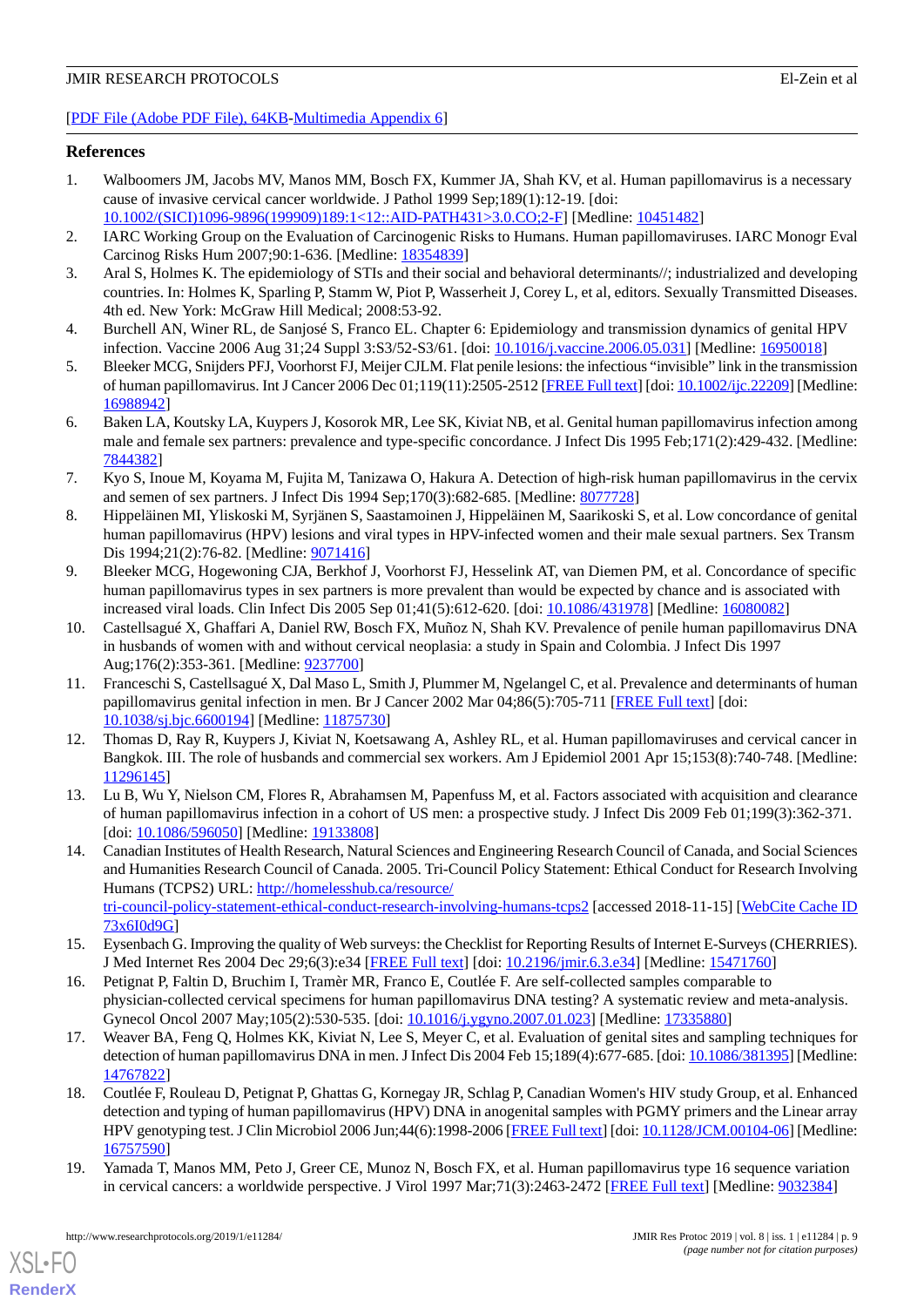- 20. Wheeler CM, Yamada T, Hildesheim A, Jenison SA. Human papillomavirus type 16 sequence variants: identification by E6 and L1 lineage-specific hybridization. J Clin Microbiol 1997 Jan;35(1):11-19 [\[FREE Full text\]](http://jcm.asm.org/cgi/pmidlookup?view=long&pmid=8968874) [Medline: [8968874\]](http://www.ncbi.nlm.nih.gov/entrez/query.fcgi?cmd=Retrieve&db=PubMed&list_uids=8968874&dopt=Abstract)
- 21. Chan S, Ho L, Ong C, Chow V, Drescher B, Dürst M, et al. Molecular variants of human papillomavirus type 16 from four continents suggest ancient pandemic spread of the virus and its coevolution with humankind. J Virol 1992 Apr;66(4):2057-2066 [\[FREE Full text\]](http://jvi.asm.org/cgi/pmidlookup?view=long&pmid=1312620) [Medline: [1312620\]](http://www.ncbi.nlm.nih.gov/entrez/query.fcgi?cmd=Retrieve&db=PubMed&list_uids=1312620&dopt=Abstract)
- <span id="page-9-0"></span>22. Ho L, Tay S, Chan S, Bernard H. Sequence variants of human papillomavirus type 16 from couples suggest sexual transmission with low infectivity and polyclonality in genital neoplasia. J Infect Dis 1993 Oct;168(4):803-809. [Medline: [8397266\]](http://www.ncbi.nlm.nih.gov/entrez/query.fcgi?cmd=Retrieve&db=PubMed&list_uids=8397266&dopt=Abstract)
- <span id="page-9-1"></span>23. Marks M, Gupta SB, Liaw K, Kim E, Tadesse A, Coutlee F, et al. Confirmation and quantitation of human papillomavirus type 52 by Roche Linear Array using HPV52-specific TaqMan E6/E7 quantitative real-time PCR. J Virol Methods 2009 Mar;156(1-2):152-156. [doi: [10.1016/j.jviromet.2008.10.013](http://dx.doi.org/10.1016/j.jviromet.2008.10.013)] [Medline: [19022296](http://www.ncbi.nlm.nih.gov/entrez/query.fcgi?cmd=Retrieve&db=PubMed&list_uids=19022296&dopt=Abstract)]
- <span id="page-9-2"></span>24. Fontaine J, Hankins C, Money D, Rachlis A, Pourreaux K, Ferenczy A, Canadian Women's HIV Study Group, et al. Human papillomavirus type 16 (HPV-16) viral load and persistence of HPV-16 infection in women infected or at risk for HIV. J Clin Virol 2008 Nov;43(3):307-312. [doi: [10.1016/j.jcv.2008.07.013](http://dx.doi.org/10.1016/j.jcv.2008.07.013)] [Medline: [18786854](http://www.ncbi.nlm.nih.gov/entrez/query.fcgi?cmd=Retrieve&db=PubMed&list_uids=18786854&dopt=Abstract)]
- <span id="page-9-3"></span>25. Khouadri S, Villa LL, Gagnon S, Koushik A, Richardson H, Matlashewski G, et al. Viral load of episomal and integrated forms of human papillomavirus type 33 in high-grade squamous intraepithelial lesions of the uterine cervix. Int J Cancer 2007 Dec 15;121(12):2674-2681 [\[FREE Full text](https://doi.org/10.1002/ijc.23006)] [doi: [10.1002/ijc.23006](http://dx.doi.org/10.1002/ijc.23006)] [Medline: [17708553](http://www.ncbi.nlm.nih.gov/entrez/query.fcgi?cmd=Retrieve&db=PubMed&list_uids=17708553&dopt=Abstract)]
- <span id="page-9-4"></span>26. Burchell AN, Tellier P, Hanley J, Coutlée F, Franco EL. Influence of partner's infection status on prevalent human papillomavirus among persons with a new sex partner. Sex Transm Dis 2010 Jan;37(1):34-40. [doi: [10.1097/OLQ.0b013e3181b35693](http://dx.doi.org/10.1097/OLQ.0b013e3181b35693)] [Medline: [19704391](http://www.ncbi.nlm.nih.gov/entrez/query.fcgi?cmd=Retrieve&db=PubMed&list_uids=19704391&dopt=Abstract)]
- <span id="page-9-5"></span>27. Burchell AN, Tellier P, Hanley J, Coutlée F, Franco EL. Human papillomavirus infections among couples in new sexual relationships. Epidemiology 2010 Jan;21(1):31-37. [doi: [10.1097/EDE.0b013e3181c1e70b](http://dx.doi.org/10.1097/EDE.0b013e3181c1e70b)] [Medline: [19907332\]](http://www.ncbi.nlm.nih.gov/entrez/query.fcgi?cmd=Retrieve&db=PubMed&list_uids=19907332&dopt=Abstract)
- <span id="page-9-6"></span>28. Burchell AN, Coutlée F, Tellier P, Hanley J, Franco EL. Genital transmission of human papillomavirus in recently formed heterosexual couples. J Infect Dis 2011 Dec 01;204(11):1723-1729 [\[FREE Full text\]](http://europepmc.org/abstract/MED/21984739) [doi: [10.1093/infdis/jir644\]](http://dx.doi.org/10.1093/infdis/jir644) [Medline: [21984739](http://www.ncbi.nlm.nih.gov/entrez/query.fcgi?cmd=Retrieve&db=PubMed&list_uids=21984739&dopt=Abstract)]
- <span id="page-9-7"></span>29. Burchell AN, Rodrigues A, Moravan V, Tellier P, Hanley J, Coutlée F, et al. Determinants of prevalent human papillomavirus in recently formed heterosexual partnerships: a dyadic-level analysis. J Infect Dis 2014 Sep 15;210(6):846-852 [\[FREE Full](http://europepmc.org/abstract/MED/24683197) [text](http://europepmc.org/abstract/MED/24683197)] [doi: [10.1093/infdis/jiu200\]](http://dx.doi.org/10.1093/infdis/jiu200) [Medline: [24683197\]](http://www.ncbi.nlm.nih.gov/entrez/query.fcgi?cmd=Retrieve&db=PubMed&list_uids=24683197&dopt=Abstract)
- <span id="page-9-8"></span>30. Dahlstrom K, Burchell A, Ramanakumar A, Rodrigues A, Tellier P, Hanley J, et al. Sexual transmission of oral human papillomavirus infection among men. Cancer Epidemiol Biomarkers Prev 2014 Dec;23(12):2959-2964 [\[FREE Full text\]](http://cebp.aacrjournals.org/cgi/pmidlookup?view=long&pmid=25392180) [doi: [10.1158/1055-9965.EPI-14-0386\]](http://dx.doi.org/10.1158/1055-9965.EPI-14-0386) [Medline: [25392180](http://www.ncbi.nlm.nih.gov/entrez/query.fcgi?cmd=Retrieve&db=PubMed&list_uids=25392180&dopt=Abstract)]
- <span id="page-9-9"></span>31. Tota JE, Ramanakumar AV, Villa LL, Richardson H, Burchell AN, Koushik A, et al. Evaluation of human papillomavirus type replacement postvaccination must account for diagnostic artifacts: masking of HPV52 by HPV16 in anogenital specimens. Cancer Epidemiol Biomarkers Prev 2015 Jan;24(1):286-290 [\[FREE Full text](http://cebp.aacrjournals.org/cgi/pmidlookup?view=long&pmid=25277793)] [doi: [10.1158/1055-9965.EPI-14-0566](http://dx.doi.org/10.1158/1055-9965.EPI-14-0566)] [Medline: [25277793](http://www.ncbi.nlm.nih.gov/entrez/query.fcgi?cmd=Retrieve&db=PubMed&list_uids=25277793&dopt=Abstract)]
- <span id="page-9-11"></span><span id="page-9-10"></span>32. Tota JE, Ramanakumar AV, Villa LL, Richardson H, Burchell AN, Coutlée F, et al. Cervical Infection With Vaccine-Associated Human Papillomavirus (HPV) Genotypes as a Predictor of Acquisition and Clearance of Other HPV Infections. J Infect Dis 2016 Dec 01;214(5):676-684 [[FREE Full text](http://europepmc.org/abstract/MED/27256157)] [doi: [10.1093/infdis/jiw215\]](http://dx.doi.org/10.1093/infdis/jiw215) [Medline: [27256157\]](http://www.ncbi.nlm.nih.gov/entrez/query.fcgi?cmd=Retrieve&db=PubMed&list_uids=27256157&dopt=Abstract)
- <span id="page-9-12"></span>33. Tota JE, Jiang M, Ramanakumar AV, Walter SD, Kaufman JS, Coutlée F, et al. Epidemiologic Evaluation of Human Papillomavirus Type Competition and the Potential for Type Replacement Post-Vaccination. PLoS One 2016;11(12):e0166329 [[FREE Full text](http://dx.plos.org/10.1371/journal.pone.0166329)] [doi: [10.1371/journal.pone.0166329](http://dx.doi.org/10.1371/journal.pone.0166329)] [Medline: [28005904](http://www.ncbi.nlm.nih.gov/entrez/query.fcgi?cmd=Retrieve&db=PubMed&list_uids=28005904&dopt=Abstract)]
- 34. Malagón T, Burchell AN, El-Zein M, Guénoun J, Tellier PP, Coutlée F, HITCH Study Group. Estimating HPV DNA Deposition Between Sexual Partners Using HPV Concordance, Y Chromosome DNA Detection, and Self-reported Sexual Behaviors. J Infect Dis 2017 Dec 05;216(10):1210-1218. [doi: [10.1093/infdis/jix477\]](http://dx.doi.org/10.1093/infdis/jix477) [Medline: [28968731\]](http://www.ncbi.nlm.nih.gov/entrez/query.fcgi?cmd=Retrieve&db=PubMed&list_uids=28968731&dopt=Abstract)
- <span id="page-9-14"></span><span id="page-9-13"></span>35. Malagón T, Burchell A, El-Zein M, Guénoun J, Tellier P, Coutlée F, HITCH study group. Y Chromosome DNA in Women's Vaginal Samples as a Biomarker of Recent Vaginal Sex and Condom Use With Male Partners in the HPV Infection and Transmission Among Couples Through Heterosexual Activity Cohort Study. Sex Transm Dis 2018 Dec;45(1):28-34. [doi: [10.1097/OLQ.0000000000000688\]](http://dx.doi.org/10.1097/OLQ.0000000000000688) [Medline: [28876295\]](http://www.ncbi.nlm.nih.gov/entrez/query.fcgi?cmd=Retrieve&db=PubMed&list_uids=28876295&dopt=Abstract)
- <span id="page-9-15"></span>36. Malagón T, Burchell A, El-Zein M, Tellier P, Coutlée F, Franco EL, HITCH study group. Assortativity and Mixing by Sexual Behaviors and Sociodemographic Characteristics in Young Adult Heterosexual Dating Partnerships. Sex Transm Dis 2017 Dec;44(6):329-337 [[FREE Full text](http://europepmc.org/abstract/MED/28499281)] [doi: [10.1097/OLQ.0000000000000612\]](http://dx.doi.org/10.1097/OLQ.0000000000000612) [Medline: [28499281\]](http://www.ncbi.nlm.nih.gov/entrez/query.fcgi?cmd=Retrieve&db=PubMed&list_uids=28499281&dopt=Abstract)
- 37. Legault V, Burchell A, Goggin P, Nicolau B, Brassard P, Guenoun J, et al. Generic microtiter plate assay for triaging clinical specimens prior to genotyping of human papillomavirus DNA via consensus PCR. J Clin Microbiol 2011 Nov;49(11):3977-3979 [[FREE Full text](http://jcm.asm.org/cgi/pmidlookup?view=long&pmid=21940471)] [doi: [10.1128/JCM.05646-11](http://dx.doi.org/10.1128/JCM.05646-11)] [Medline: [21940471\]](http://www.ncbi.nlm.nih.gov/entrez/query.fcgi?cmd=Retrieve&db=PubMed&list_uids=21940471&dopt=Abstract)
- 38. Widdice LE, Breland DJ, Jonte J, Farhat S, Ma Y, Leonard AC, et al. Human papillomavirus concordance in heterosexual couples. J Adolesc Health 2010 Aug;47(2):151-159 [[FREE Full text](http://europepmc.org/abstract/MED/20638007)] [doi: [10.1016/j.jadohealth.2010.01.006](http://dx.doi.org/10.1016/j.jadohealth.2010.01.006)] [Medline: [20638007](http://www.ncbi.nlm.nih.gov/entrez/query.fcgi?cmd=Retrieve&db=PubMed&list_uids=20638007&dopt=Abstract)]